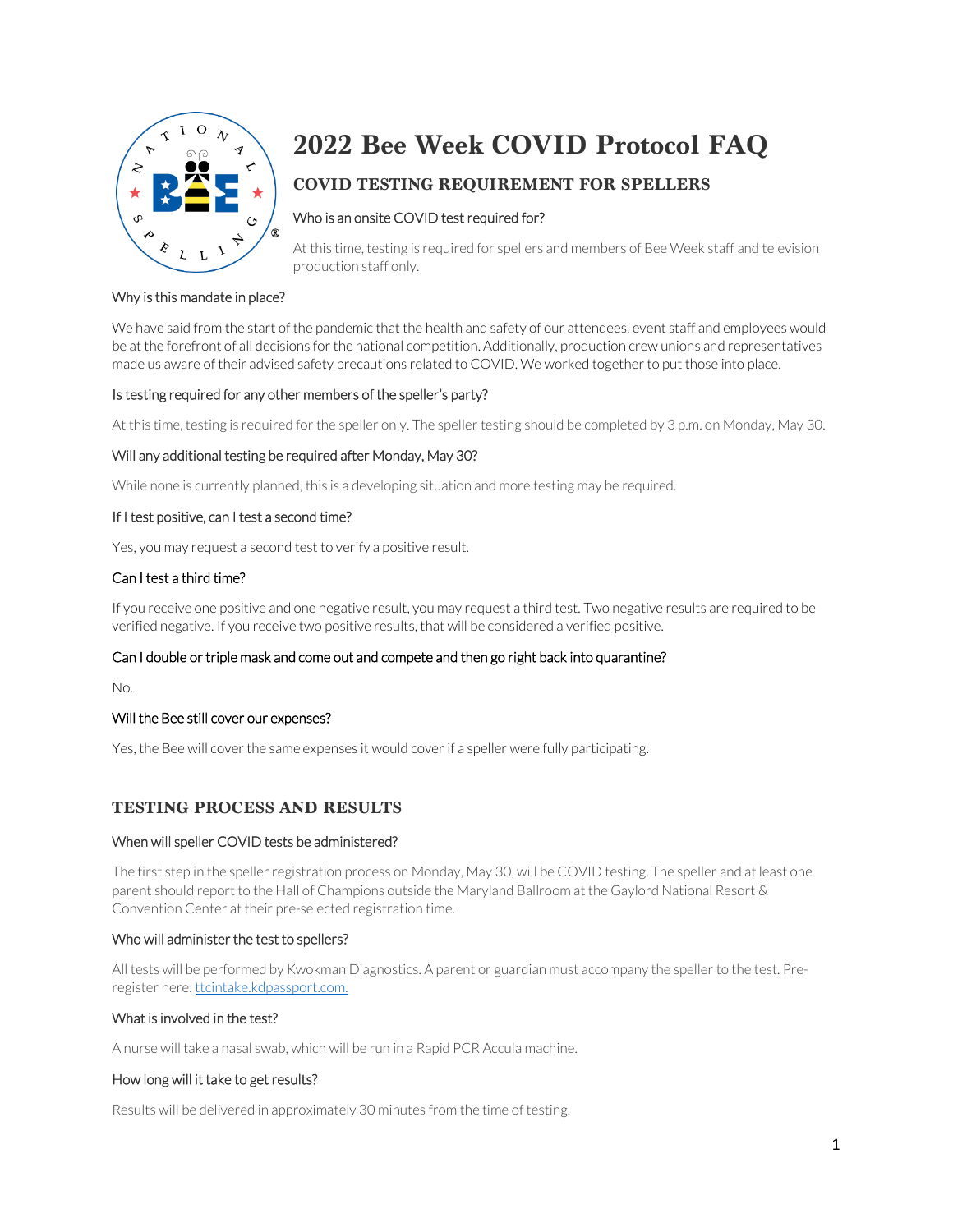#### How will attendees find out if someone at the Bee has tested positive for COVID?

The Bee will not share personal health information.

#### If a speller tests positive for COVID, how will they find out?

The parent of the speller will learn the results of their test via email including a PDF of the results. The testing company will also inform the Bee of this result, as agreed to in the testing documentation. A representative from the Bee will call the speller's parent to talk through next steps.

#### If a speller tests positive for COVID, what will the speller and family need to do?

The speller and family should follow the protocol set forth by the Gaylord National Resort and Convention Center.

#### What happens if a speller loses or damages their wristband indicating a negative COVID test result?

They should return to the testing area to receive a replacement wristband.

## **SPECIAL ACCOMMODATIONS**

#### Can a speller provide their own test results?

No, the only tests accepted will be onsite tests administered by Kwokman Diagnostics. The only exception to this is for a speller who tested positive for COVID within the past 90 days: providing a positive lab-based PCR test result from the past 90 days will exempt a speller from testing.

#### What if a speller tests positive due to recently recovering from COVID?

Anyone who has recovered from COVID in the past 90 days will be exempted from testing. They must provide documented proof to the COVID testing manager of a positive lab-based PCR test. Emai[l contact@spellingbee.com](mailto:contact@spellingbee.com) for instructions on submitting documentation. Do not send your documentation directly to us; we will provide instructions after you contact us.

#### Are there any exceptions to the speller testing requirement?

All spellers must be tested. A negative COVID test is required for all spellers on Monday, May 30, to participate in any Bee Week event including the competition. The only exception is if a speller provides documented proof of a positive lab-based PCR test from within the past 90 days to the COVID testing manager.

#### If a speller tests positive, can they compete virtually?

The 2022 Scripps National Spelling Bee is a fully in-person competition with no virtual elements. If a speller tests positive for COVID-19, they will not be able to compete or participate in Bee Week events.

#### Why not? There have been virtually competitions in the past.

Those were fully virtual competitions. A hybrid of in-person and virtual competition within the same competition segment would not afford equal competition circumstances to all participants.

#### If a speller tests positive, will they automatically receive entry into the 2023 Scripps National Spelling Bee?

No. If your speller tests positive, they will not automatically receive entry into the 2023 Scripps National Spelling Bee. Each August a new Bee Cycle begins. Your speller will need to win a 2023 final local spelling bee to qualify for the 2023 Scripps National Spelling Bee and must meet all eligibility guidelines for participating in 2023 including age and grade requirements.